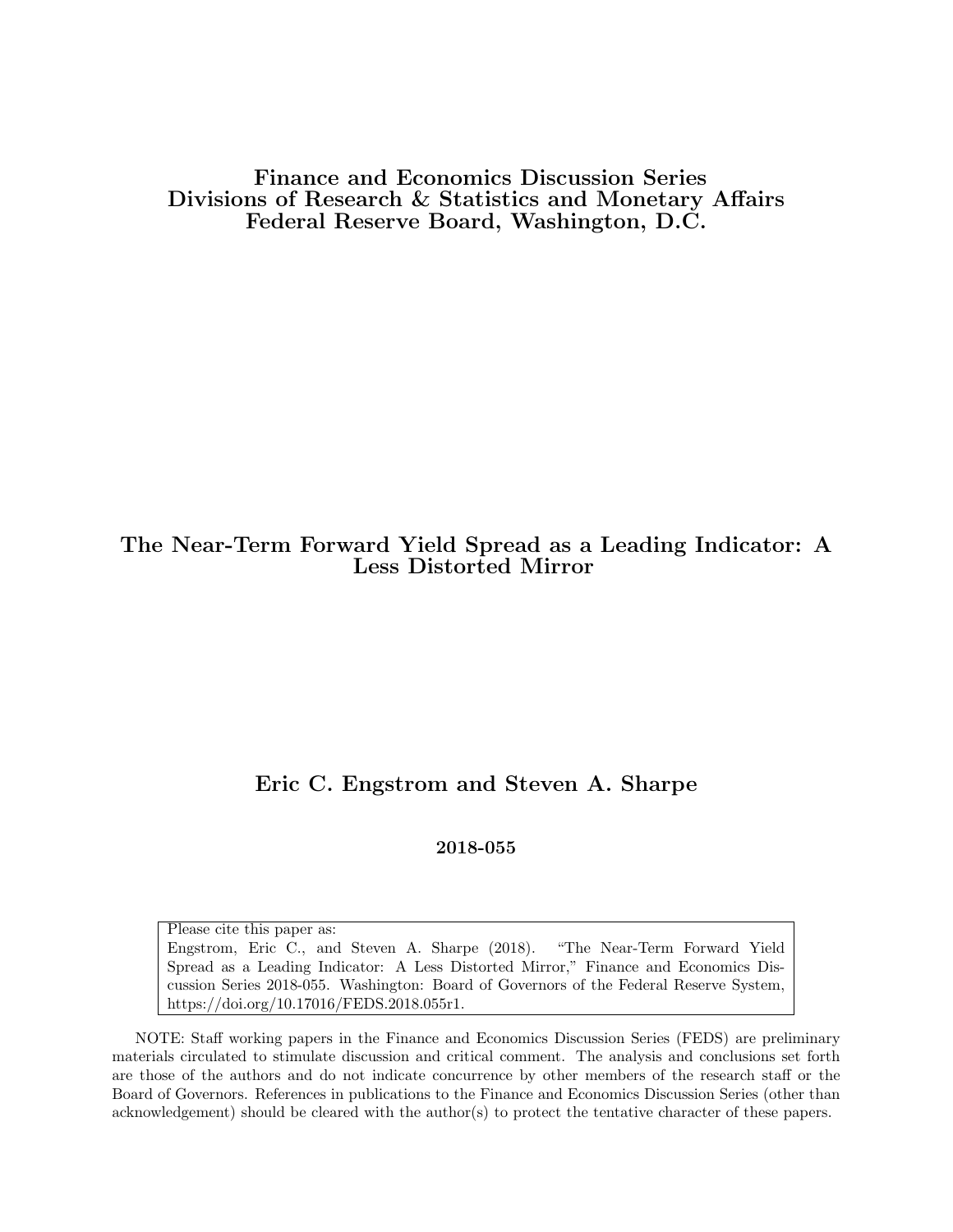# **The Near-Term Forward Yield Spread as a Leading Indicator: A Less Distorted Mirror**

# **Eric C. Engstrom and Steven A. Sharpe<sup>1</sup> Original Draft: July 2018 This Draft: February 2019**

The spread between the yield on a 10-year Treasury note and the yield on a shorter maturity security, such as a 2-year Treasury note, is commonly used as an indicator for predicting U.S. recessions. We show that such "long-term spreads" are statistically dominated in models that predict recessions or GDP growth by an economically more intuitive alternative, a "near-term forward spread." The latter can be interpreted as a measure of the market's expectations for the near-term trajectory of conventional monetary policy rates. Its predictive power suggests that, when market participants expected—and priced in—a monetary policy easing over the subsequent year and a half, a recession was quite likely in the offing. We also find that the near-term spread predicts four-quarter GDP growth with greater accuracy than survey consensus forecasts and that it has substantial predictive power for stock returns. Yields on bonds maturing beyond 6-8 quarters are shown to have no added value for forecasting either recessions, GDP growth, or stock returns.

JEL codes: E52, G12

Keywords: Yield Spread, Recession Forecast, Monetary Policy, Policy Path, Equity Return Predictability, Portfolio Strategy

<sup>&</sup>lt;sup>1</sup> Board of Governors of the Federal Reserve System. The views in this document do not necessarily reflect those of the Federal Reserve System, its Board of Governors, or staff.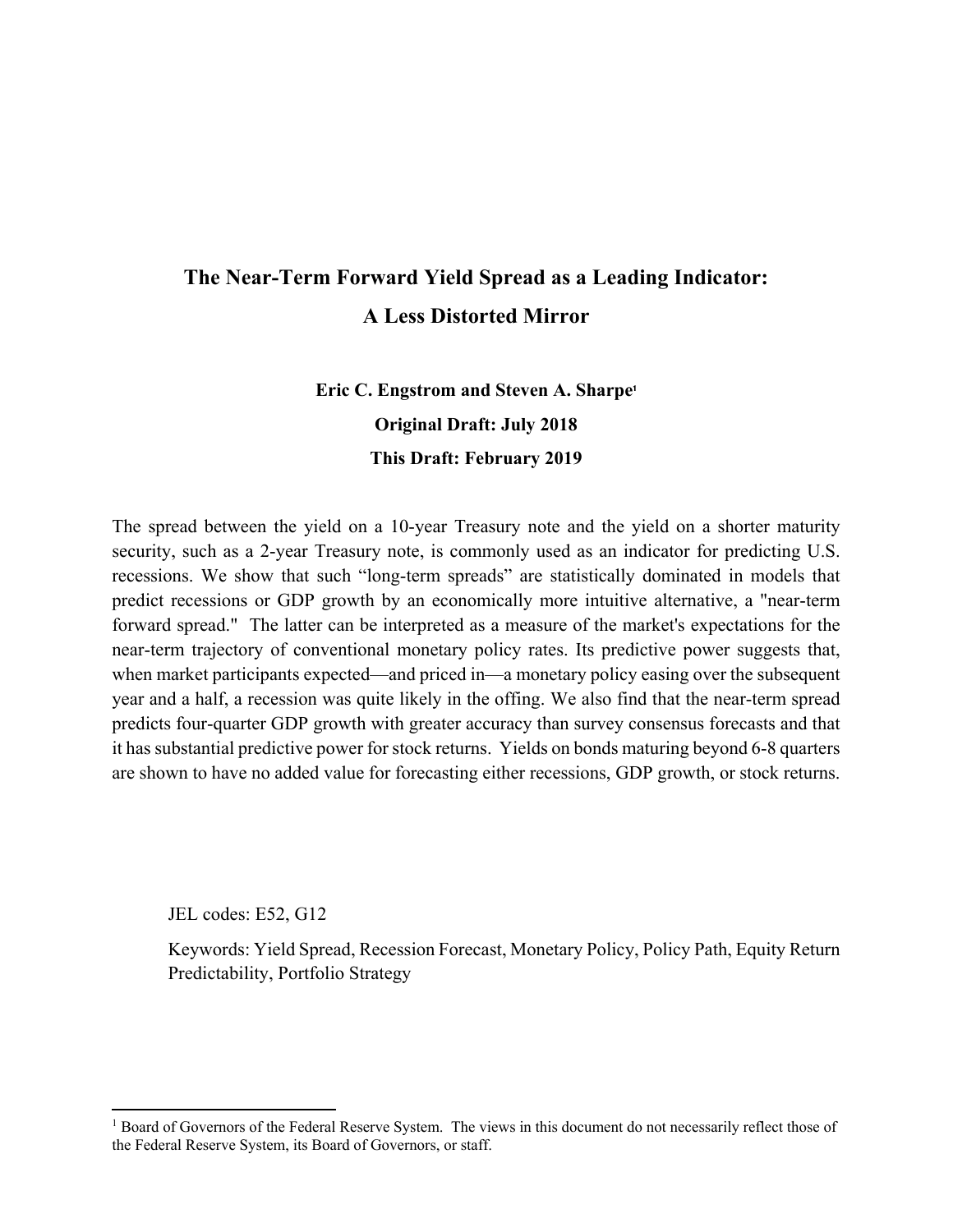### **Introduction**

Commonly cited measures of the term spread, such as the difference between the 10-year and 2 year nominal Treasury yields, dropped to nearly zero by the start of 2019, following several years of decline (Figure 1, blue line), raising concerns and provoking extensive commentary in the financial press of an impending recession. Those concerns owe to the statistical power that low levels of term spreads have shown for predicting recessions over the past several decades. In particular, many studies have documented this predictive power of the term structure, such as Estrella, and. Mishkin (1998) and Rudebush and Williams (2009), to name just a couple. Recently, Bauer and Mertens (2018) and Johansson and Meldrum (2018) have shown that the predictive power of term spreads remains undiminished of late, and is robust to the inclusion of additional predictors.

In this paper we show that, for predicting recessions, measures of a "long-term spread"—the spread in yields between a far-off maturity such as 10 years and a shorter maturity such as 1 or 2 years—are statistically inferior to an economically more intuitive measure of the term structure of interest rates. In particular, we introduce the "near-term forward spread," which can be interpreted as a measure of the market's expectations for the trajectory of conventional near-term monetary policy. When negative, it indicates that market participants expect monetary policy to ease over the next several quarters, presumably because they expect monetary policymakers to respond to the threat or onset of a recession. The predictive power of our near-term forward spread indicates that, when market participants have expected—and priced in—a monetary policy easing over the next year and half or so, their fears were validated more often than not.<sup>2</sup>

At some level, our findings merely serve to demystify the historical predictive content of the yield curve. We show that the predictive component of yield spreads largely is highly correlated with market expectations for monetary policy over the coming several quarters. The bond market serves to aggregate the heterogeneous perceptions of traders and investors, and thereby signal the expectations of the "representative" market participant. So, in some sense, for the typical market participant to infer the likelihood of recession by looking at the yield curve particularly the near-term forward spread—is akin to that participant looking in the mirror at himself to see if he fears a recession. Even so, the yield curve does provide onlookers and policy makers with a tool for gauging the expectations of bond market participants.

Beyond presaging recessions, we find that our near-term forward spread appears to embed other related information for economists and market observers. For one thing, we show that it has predictive power for the incidence of recession even after conditioning on economists' own consensus forecast of recession probabilities as measured by the Survey of Professional Forecasters (SPF). Perhaps even more interesting, we show that the near-term forward spread has considerable power for forecasting GDP growth over the subsequent four quarters, and here

<sup>&</sup>lt;sup>2</sup> Benzoni et al (2018), in a paper circulated subsequent to the initial draft of this one, also find support for this interpretation.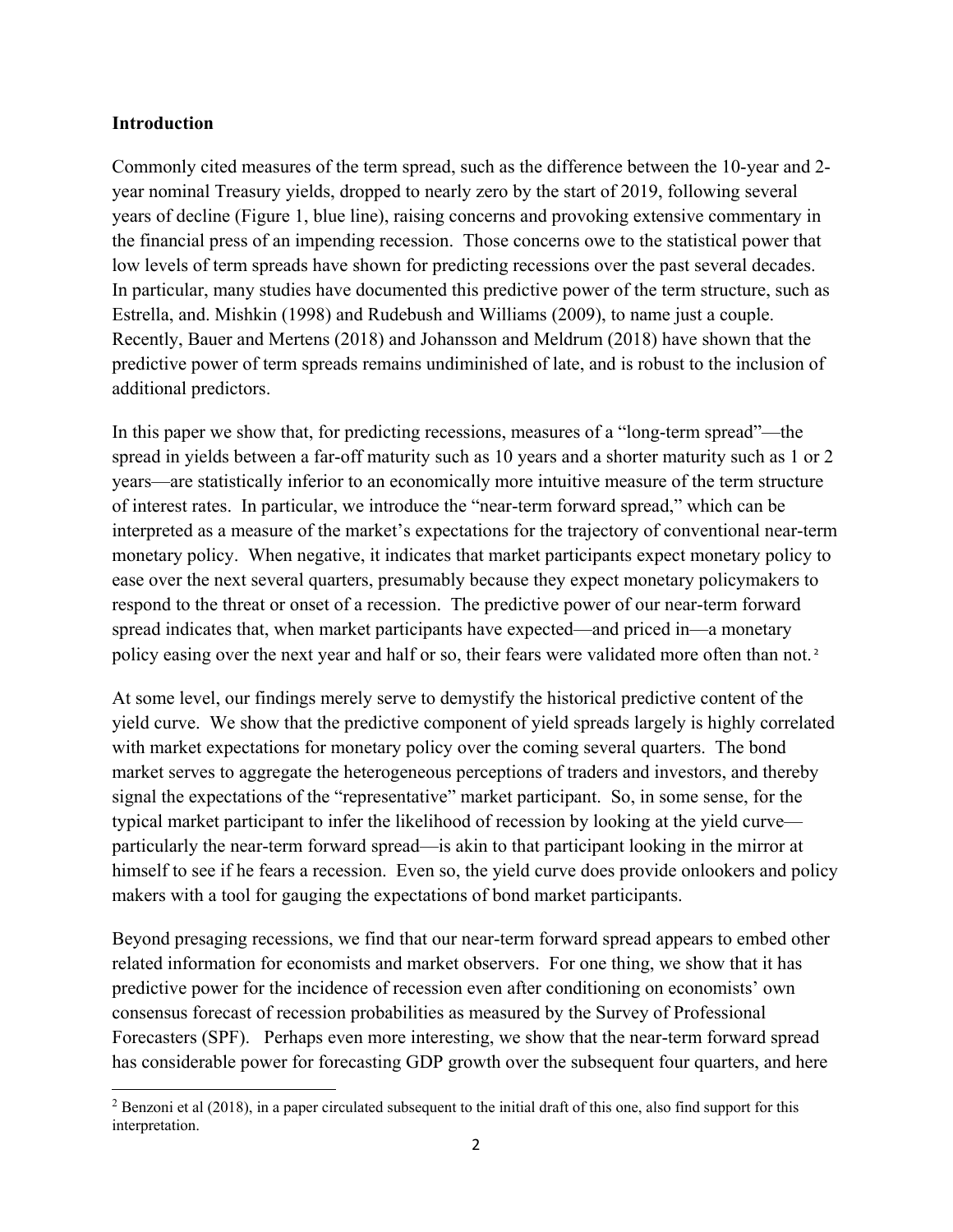too it outperforms the SPF consensus GDP growth forecast. In contrast, traditional long-term spreads do relatively poorly at forecasting GDP growth. Finally, we test whether the near-term forward spread has power to predict excess returns on equities over the year ahead, and we find that it has substantial power for predicting market downturns, indeed, a fair bit more than conventional financial ratios.





## **Defining Near-Term Forward Spreads**

Like a standard term spread measure using yield to maturity, a forward spread gauges the slope of the term structure of Treasury rates. However, using forward rates should help identify more precisely than yields-to-maturity where on the maturity spectrum the signal for a recession lies.<sup>3</sup> The forward rate at a given maturity can be interpreted as representing the market's expected short rate at that horizon, plus a term premium. In contrast, because a yield is an average of the forward rates spanning the period to maturity, yields tend to blur the signal embedded in forward rates.

We define the near-term forward spread on any given day as the difference between the implied interest rate expected on a three-month Treasury bill six quarters ahead and the current yield on a three-month Treasury bill.<sup>4</sup> Our six-quarter horizon is a common intermediate-term horizon for

<sup>&</sup>lt;sup>3</sup> Another interesting approach for decomposing the yield curve that appears to dominate the long-term spread, used by Johansson and Meldrum (2018), is to examine the predictive power of the three principal components of yield curve.

<sup>&</sup>lt;sup>4</sup> As will described more fully later, the forward rate 6 quarters ahead is inferred from the yields to maturity on zerocoupon Treasury notes maturing 6 quarters ahead and 7 quarters ahead. In particular, it is the rate that would have to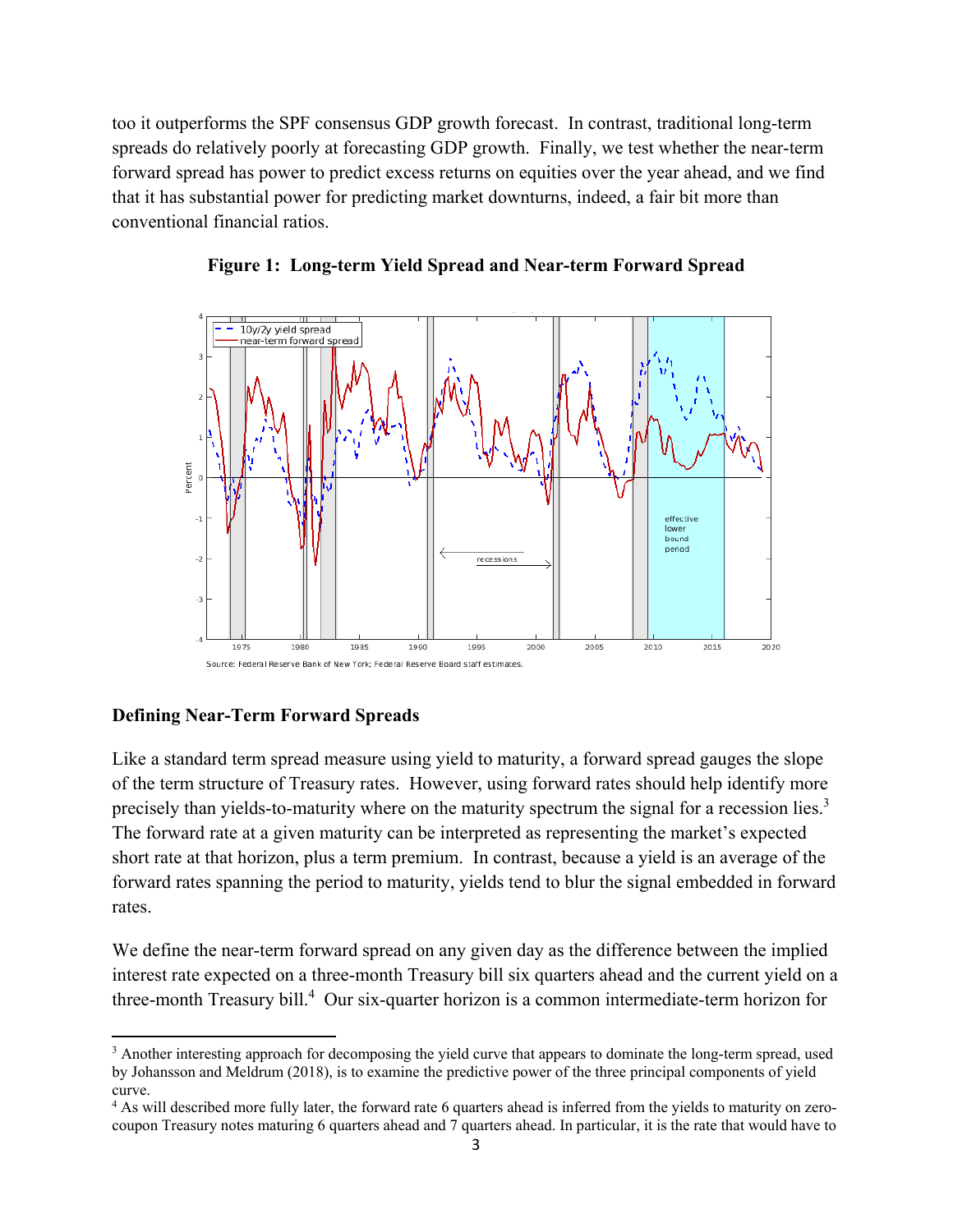forecasting, and nearly matches the horizon for which Blue Chip consensus forecasts of shortterm interest rates are available.<sup>5</sup> To match the quarterly frequency of most macroeconomic data, we construct the near-term forward spread as a quarterly average of daily values, which is plotted in red alongside the long-term yield spread in Figure 1. $^6$ 

Arguably, changes in this forward spread should be driven largely by changes in the market's expectations for the path of interest rates to be set by monetary policymakers over the next six quarters, departing from this only to the extent that differences in term premiums or liquidity premiums embedded in shorter-term Treasury rates change over time. Figure 2 plots the nearterm spread alongside a survey-based measure of the expected trajectory of the federal funds rate. In particular the dotted green line plots the difference between the Blue Chip consensus forecasts for the average federal funds rate 5 quarters out and the current quarter. As can be seen, these two lines have moved nearly in lock step since  $2001$ .<sup>7</sup> Thus, the near-term forward spread does indeed appear to be a pretty good gauge of expectations regarding monetary policy. In particular, when the near-term forward spread is negative, it signals that investors expect the Federal Reserve to ease monetary policy over this horizon.



**Figure 2: Near-term Forward Spread and Market-Expected Paths of Short Rates** 

be earned on a 3-month Treasury bill purchased six quarters from now that would equate these two investment strategies: simply investing in a Treasury note that matures in 7 quarters, or investing in a Treasury note that matures 6 quarters from now and reinvesting proceeds in that 3-month Treasury bill. 5

 $<sup>5</sup>$  Inferences are nearly identical if we use any horizon ranging between 5 and 8 quarters.</sup>

<sup>&</sup>lt;sup>6</sup> When we use end-of-quarter measures for interest rate spreads, such as average values over the last month of the quarter, our inferences are unaffected although the predictive value of spreads is a bit lower.

<sup>&</sup>lt;sup>7</sup> Starting in 1997, the survey-based measure is the Blue Chip expected federal funds rate 5-quarters ahead minus the Treasury bill yield. Prior to 1997, the 5-quarter ahead forecast is not available, so a 4-quarter ahead forecast scaled by a factor of 5/4 is used instead.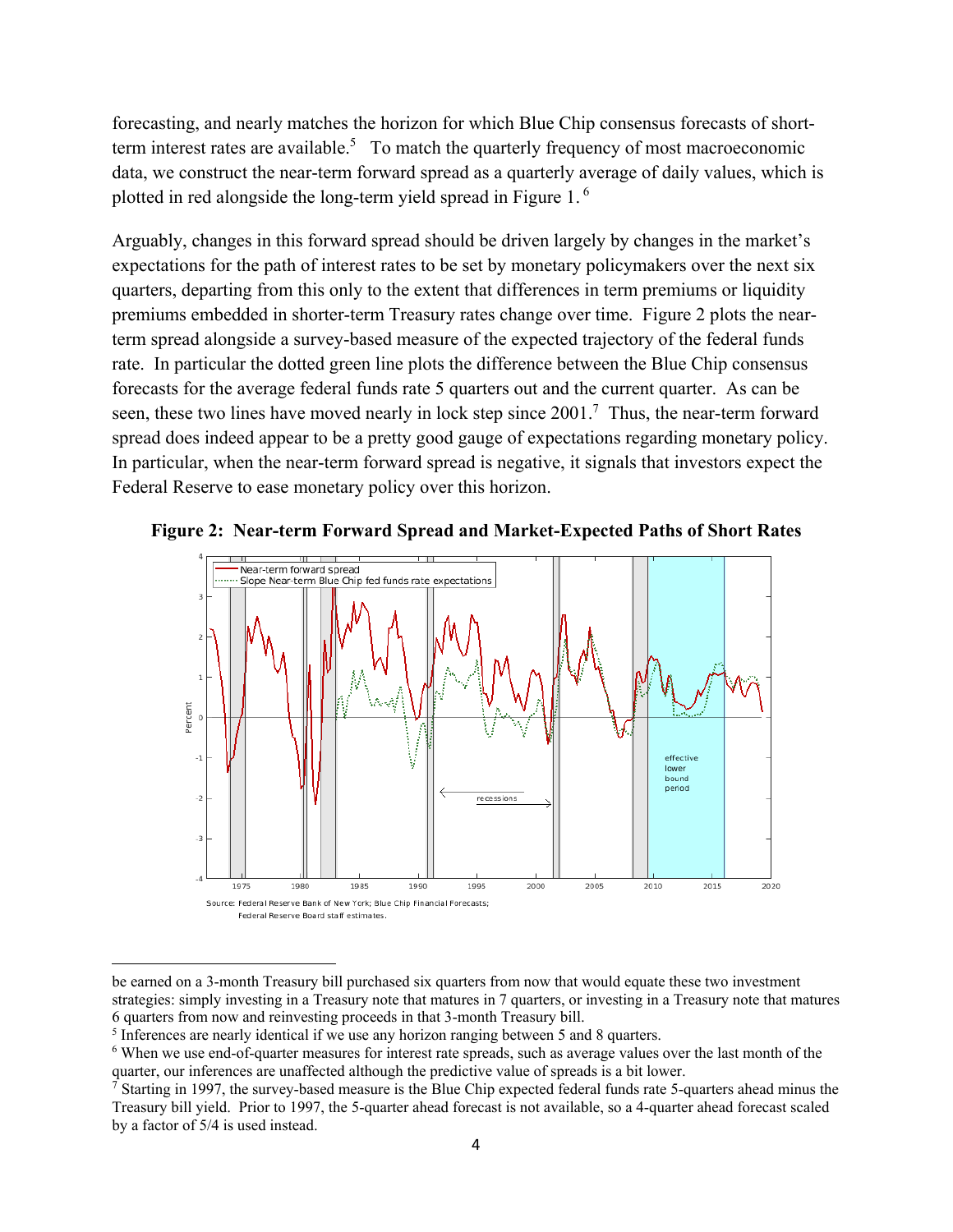When do investors expect monetary policy easing? Presumably, when they anticipate a substantial slowing or decline in economic activity. Consequently, assuming market participants have some foresight, it seems quite logical that low readings for the near-term forward spread tend to precede (and thus can be used statistically to forecast) recessions. This interpretation implies that inversions of the near-term forward spread do not cause recessions. Rather, they merely reflect something that market analysts already track closely—investors' expectations for monetary policy over the next several quarters and, by extension, the economic conditions driving those expectations. While, measures of the long-term spread also impound this information, they are likely to be affected by other factors unimportant for forecasting recessions, which would degrade their forecasting power.<sup>8</sup>

#### **Horse Race for Recession Predictions**

The data used in our analysis is quarterly and spans the period from 1972:Q1 to 2019:Q19. Our macroeconomic data are standard. We use data published by the NBER to define quarters as periods of either recession or expansion. For GDP growth, we use the four-quarter log difference of real GDP as published by the Bureau of Economic Activity. Our financial data are also fairly standard. All of our spread measures begin with daily estimates of the continuouslycompounded zero-coupon nominal U.S. Treasury curve estimated as in Gurkaynak, Sack and Wright (2007). The yield curve for each day is composed of yields at maturities from one to 40 quarters out. We take quarterly averages of the daily yield data. We calculate forward rates from the zero coupon curve using the standard formula

$$
f_t^{n,1} = (n+1) y_t^{n+1} - n y_t^n
$$

where  $f_t^{n,1}$  is the (average) forward rate from quarter (*n*) to (*n+1*) that prevailed during quarter t, and  $y_t^n$  is the zero-coupon yield for maturity *n* (expressed at annual rate). The forward spread is calculated as the difference between  $f_t^{n,1}$  and the (average daily) 3-month Treasury bill yield during quarter t. See appendix A for a detailed guide to constructing forward spreads.

Following the long-standing academic literature, our recession prediction analysis is based on a probit model. One minor departure from most previous studies is that we drop from the estimation any observations in which the economy was already in recession in the previous quarter. As a result, we directly estimate the probability of *transitioning* into recession. Arguably, one should allow for a somewhat different model for estimating the probability of *remaining* in recession. Nonetheless, our main results are not highly sensitive to this choice. As in some other recent studies, we also drop observations during which the effective lower bound

 $8$  One such factor could be a secular decline in the inflation risk premium on long-term bonds.

<sup>9</sup> Data for 2019:Q1 are available through January only.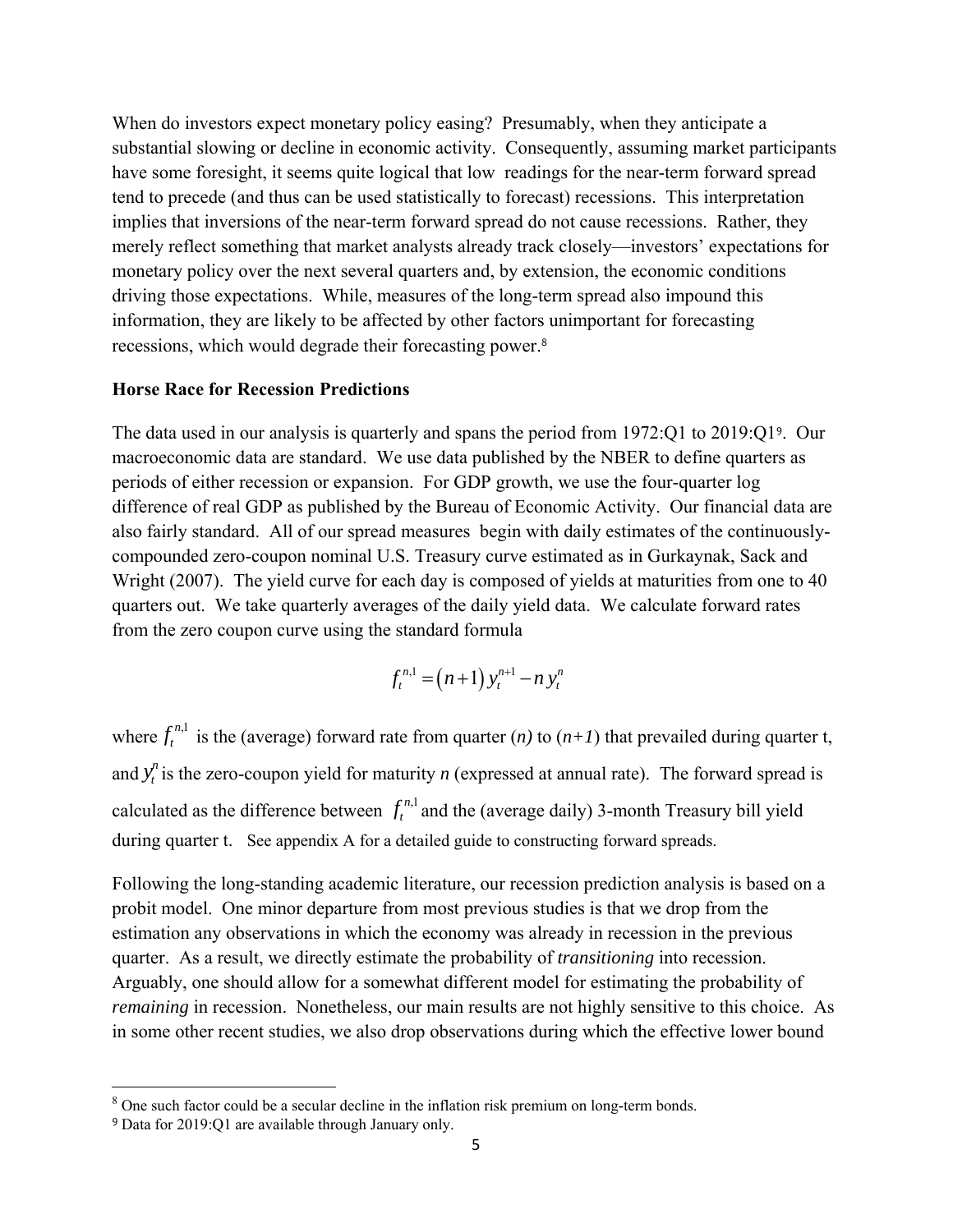on the federal funds (around zero) rate was binding; during those quarters the near-term forward spread is effectively constrained to be nonnegative.

The statistical results of our probit analysis are shown in Table 1. In the first and second columns, we show a comparison of the power of our near-term forward spread and the popular long-term spread (10-year yield minus 2-year yield) for forecasting future recessions. As shown in column (1), a one standard deviation decrease in the near-term spread increases the probability of recession by 47 percentage points, an economically large effect that is statistically significant with a p-value of 1 percent.<sup>10</sup> As shown at the bottom of the table, the average value of the model-implied probability of a recession was 64 percent for those observations when recessions did occur within the specified four-quarter window, compared to 10 percent average probability preceding periods in which no recession occurred. This suggests that the model delivers a fairly discriminating signal. In comparison, the results of specification (2) show that the 10-year/2 year spread delivers a smaller effect, along with a notably less accurate in-sample fit.

| <b>Explanatory variables</b>           | 1       | 2       | 3       | 4       | 5       | 6       | 7      | 8        |
|----------------------------------------|---------|---------|---------|---------|---------|---------|--------|----------|
|                                        |         |         |         |         |         |         |        |          |
| Near-term forward spread               | $-0.47$ |         |         | $-0.40$ | $-0.28$ | $-0.40$ |        | $-0.38$  |
|                                        | (<0.01) |         |         | (0.01)  | (0.04)  | (0.01)  |        | (0.01)   |
| 10y/2y yield spread                    |         | $-0.36$ |         | $-0.04$ |         |         |        |          |
|                                        |         | (0.01)  |         | (0.48)  |         |         |        |          |
| 10y/1q yield spread                    |         |         | $-0.41$ |         | $-0.09$ |         |        |          |
|                                        |         |         | (0.01)  |         | (0.35)  |         |        |          |
| 10y fwd / 6q fwd spread                |         |         |         |         |         | $-0.07$ |        |          |
|                                        |         |         |         |         |         | (0.23)  |        |          |
| Survey-expected prob. of recession     |         |         |         |         |         |         | 0.53   | 0.29     |
|                                        |         |         |         |         |         |         | (0.01) | $(0.01)$ |
| mean fitted prob   future recession    | 0.64    | 0.50    | 0.62    | 0.64    | 0.64    | 0.65    | 0.58   | 0.72     |
| mean fitted prob   no future recession | 0.10    | 0.15    | 0.11    | 0.10    | 0.10    | 0.10    | 0.12   | 0.08     |

**Table 1: Near-term Spread versus Far-term spreads for Forecasting Recessions** g q

Notes. Data are quarterly 1972:Q1‐2018:Q4. Observations for which the economy is already in recession are dropped, as are observations during the ZLB period (2009:Q1‐2015:Q4). Results are for probit regressions in which the dependent variable is an indicator equal to 1 if the economy transitions from an expansion to a recession 1, 2, 3, or 4 quarters in the future. Reported are "sensitivity statistics." When the explanatory variable is a term spread, sensitivity is defined as the increase in probability of recession that is estimated to occur when the spread falls by one standard deviation from its unconditional average value, while the other explanatory variables remain at their unconditional means. For the survey-expected probabiltiy of recession, sensitivity is defined as the amount by which the probability of recession increases when the survey-based measure increases by one standard devation from its unconditional mean, holding all other explanatory variables constant at their respective means. Reported in parentheses are the bootstrapped significance level for a Wald test that the sensitivity is significantly different from zero (bootstrapped under null hypothesis of no predictability). The bottom two rows report the mean value for the fitted probability of recession in the quarter before (a) a recession occurs in one of the next four quarters, or (b) no recessionin the next four quarters.

 $10$  Our procedure for calculating bootstrapped p-values and standard errors is described in Appendix B.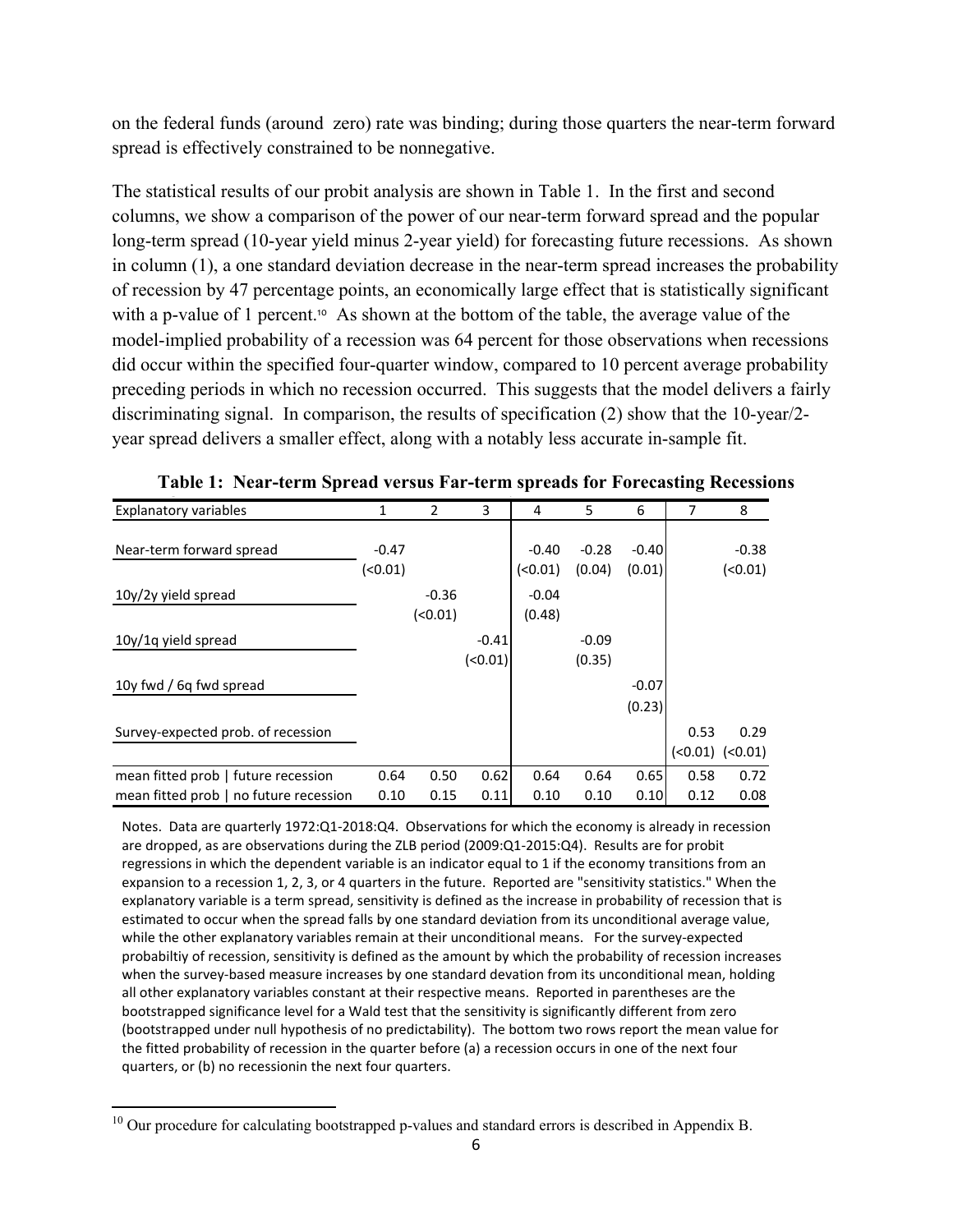Figure 3 shows the fitted conditional probabilities of recession from model (1), based on only the short-term spread (red line), compared to those from model (2), the more conventional model using the long-term spread (blue line). Generally, our model exhibits somewhat steeper spikes before recessions, again indicating a sharper prediction. Notably this model provides a clearer signal before the recent "Great Recession". As of the end of the sample period in early 2019 (and the time of this writing), the near term forward spreads forecasted a substantially elevated probability of a recession.<sup>11</sup>





Returning to Table 1, specification (3) considers an alternative measure of the long-term spread used in the academic literature, the 10-year yield minus the 1-quarter bill rate. This measure in some sense has more overlap with the near-term spread than does the 10-year/2-year spread. Indeed, the coefficient on the spread in model (3) indicates an effect closer in magnitude to our near-term spread, while the fitted probabilities indicate that this measure discriminates almost as well as the near-term spread.

In order to gauge whether both the near-term forward spread and a long-term spreads each contribute independent information for recession prediction, specifications (4) and (5) include one of the long-term spreads together with the near-term spread in a single model. In both cases, the magnitude of the coefficient on the near-term forward spread shrinks somewhat compared to its estimate in model (1), but it remains statistically significant. In contrast, the estimated marginal effect on the probability of recession of the competing long-term spread in both cases is

 $11$  The near-term spread model forecasts a higher probability of recession during the effective lower bound period because it does not reflect the monetary authority's desired trajectory for policy at that time, as the fed funds rate (and 3-month Treasury bill) could be lowered no further. The near-term spread thus arguably was not reflective of expectations for macroeconomic performance in this period.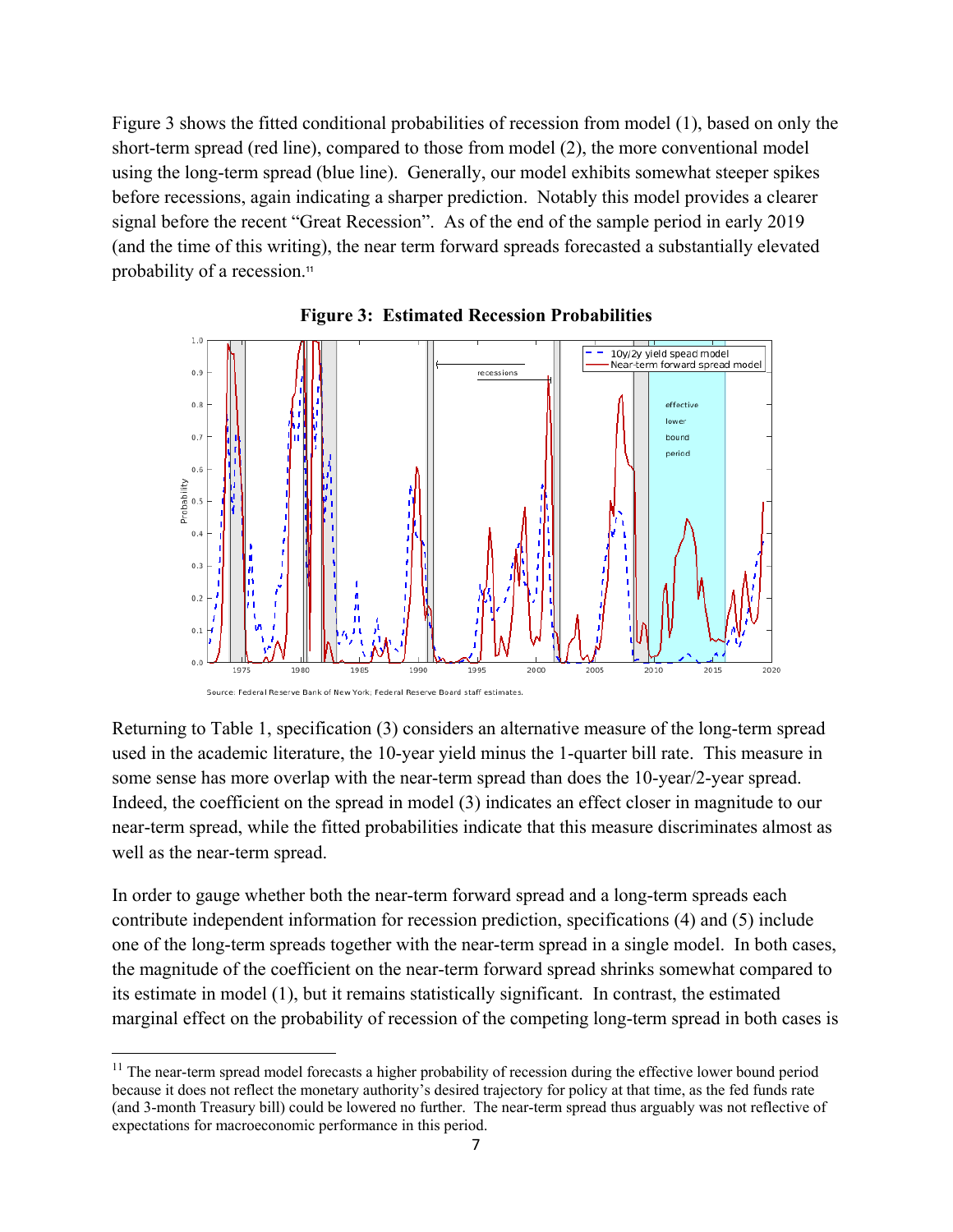economically small and not statistically different from zero. Also, fitted probabilities do not improve relative to model (1). This result indicates that essentially all of the information in the long-term spread is subsumed by the near-term forward spread.

Perhaps a better approach to testing whether there is additional information in the term structure beyond six quarters would be to instead include the 6-40 quarter forward spread, which is the complement to (i.e. does not overlap with) our near-term forward spread. Together, they span the slope of forward rates out to 10 years. Model (6) conducts such a test, the results of which appear to again reject the hypothesis that there is additional information in the term structure beyond what is contained in our near-term forward spread.

A final question we consider is whether the near-term forward spread contains information over and above that reflected in economists' forecasts. The Survey of Professional Forecasters (SPF) asks respondents to write down (four) probabilities that the U.S economy will be in recession in each of the next four quarters. Rudebusch and Williams (2009) tested for the relative forecasting power of the 10-year/1-quarter yield spread against each of these quarterly SPF survey recession probability forecasts and found that, particularly for three and four quarters out, the yield curve was clearly more informative about recession risk than the survey.

In models (7) and (8), we examine the predictive content of these survey-based recession probabilities in a univariate specification analogous to regressions  $(1) - (3)$ . In particular, we construct a single proxy to gauge the expected recession probability over next four quarters, equal to the average of the (four) SPF survey probabilities of being in recession (one for each of the subsequent four quarters).<sup>12</sup> The survey is conducted during the first month of each quarter. We use the survey data from the month that follows the quarter when interest spreads are measured, so that survey respondents had access to all information reflected in market interest rates when their forecasts were provided. In model (7), where the only regressor is the survey probability, its coefficient is highly significant. By itself, its prediction accuracy exceeds that of the 10-year/2-year spread, but is inferior to that of the near term forward spread.

In model (8) we examine the marginal contribution of the near-term spread when we include it together with the survey recession probability forecast. Here, we find that the coefficient on the near-term spread is only modestly smaller compared to model (1), while both the spread and the survey probability are individually statistically significant. Since model (8) performance is notably better than models (1) and (7), we conclude that the near-term spread and the survey each bring some independent information to the table. That said, it is striking that the surveybased estimates do not subsume more of the information in the near term forward spread, given that the survey-based measure were collected a month later.

  $12$  We examined whether using a more flexible approach for including the four separate survey probabilities into the prediction model (rather than just their average) would indicate that these survey forecasts contained more information and found only very slight improvement to their forecasting power.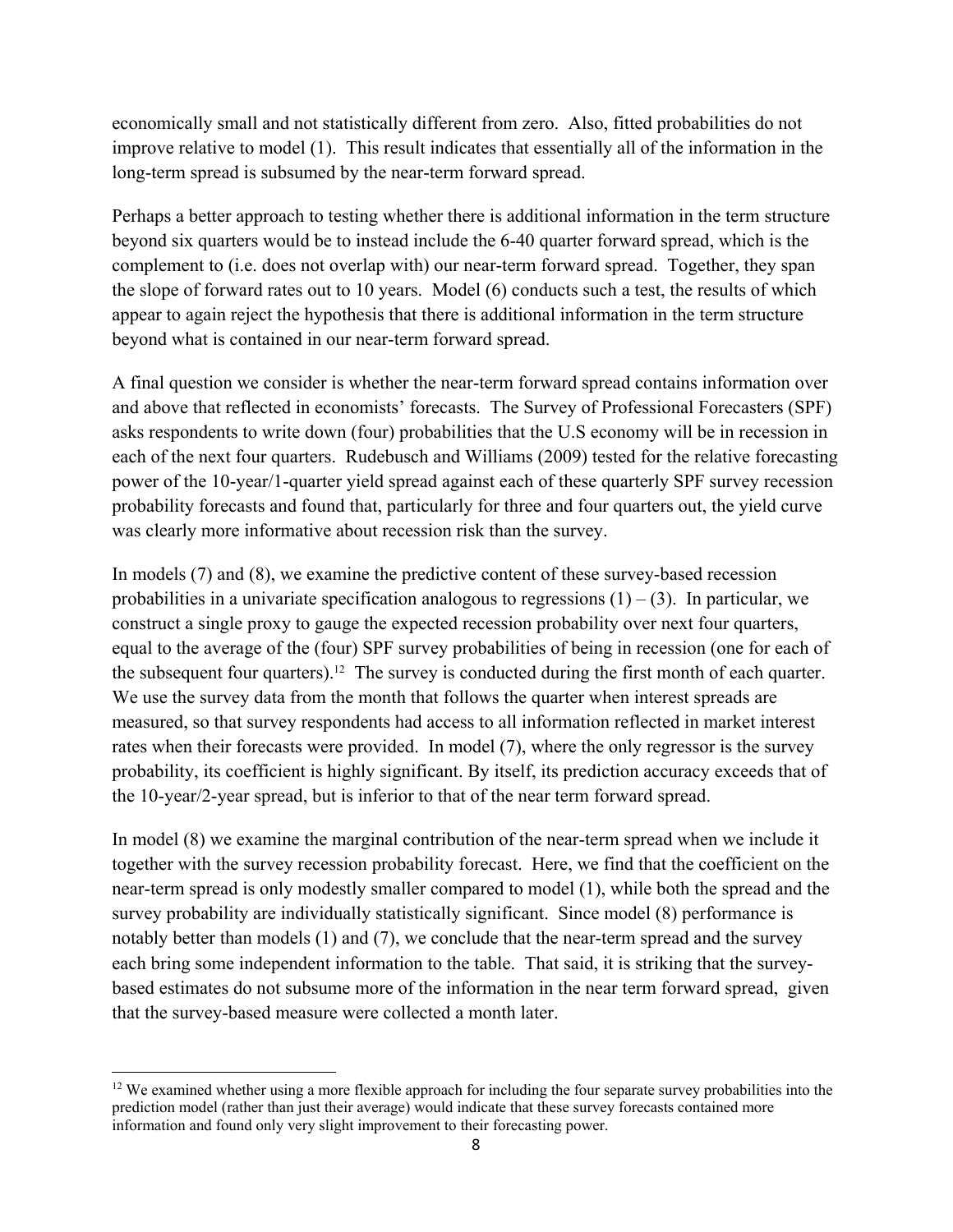#### **Extension to GDP Growth Prediction**

Our finding of the statistical dominance of the near-term spread for forecasting economic activity might be attributable to the use of a probit framework, which accounts for only two possible outcomes—recession or no recession. If there is some additional signal embedded further out on the yield curve, perhaps it can be teased out when forecasting a more granular measure of economic activity. We consider this, focusing on predictions of GDP growth over the four quarters ahead, the same period over which the recession event was predicted. We also examine whether these spreads contain substantial information about future growth that is not reflected in SPF survey forecasts of GDP.

For predicting recession, the probit specification allowed for nonlinearity in the effect of spreads recession probability. For instance, as shown in figure 4, the probit estimation for the near-term forward spread implies that its effect is substantially larger when that spread in near zero. The result seems intuitive, given that the near-term forward spread would tend to turn negative when investors decide that the Fed is likely to soon switch from a tightening to an easing stance. Accordingly, we allow for a simple form of nonlinearity in the prediction regressions for GDP growth by including a linear term as well as a dummy equal to one when the spread is negative, thus allowing for a discontinuity in predicted GDP growth around a spread of zero.



The first three columns (specifications (1) to (3)) of Table 2 show the results for GDP growth predictions for each of the three candidate spreads. In each case we include the spread in question plus a dummy for when that spread is negative. In model (1), using the near-term forward spread, we find that both terms contribute to predicting GDP growth. The coefficient on the spread indicates that a 1 point increase in the spread boosts expected four-quarter GDP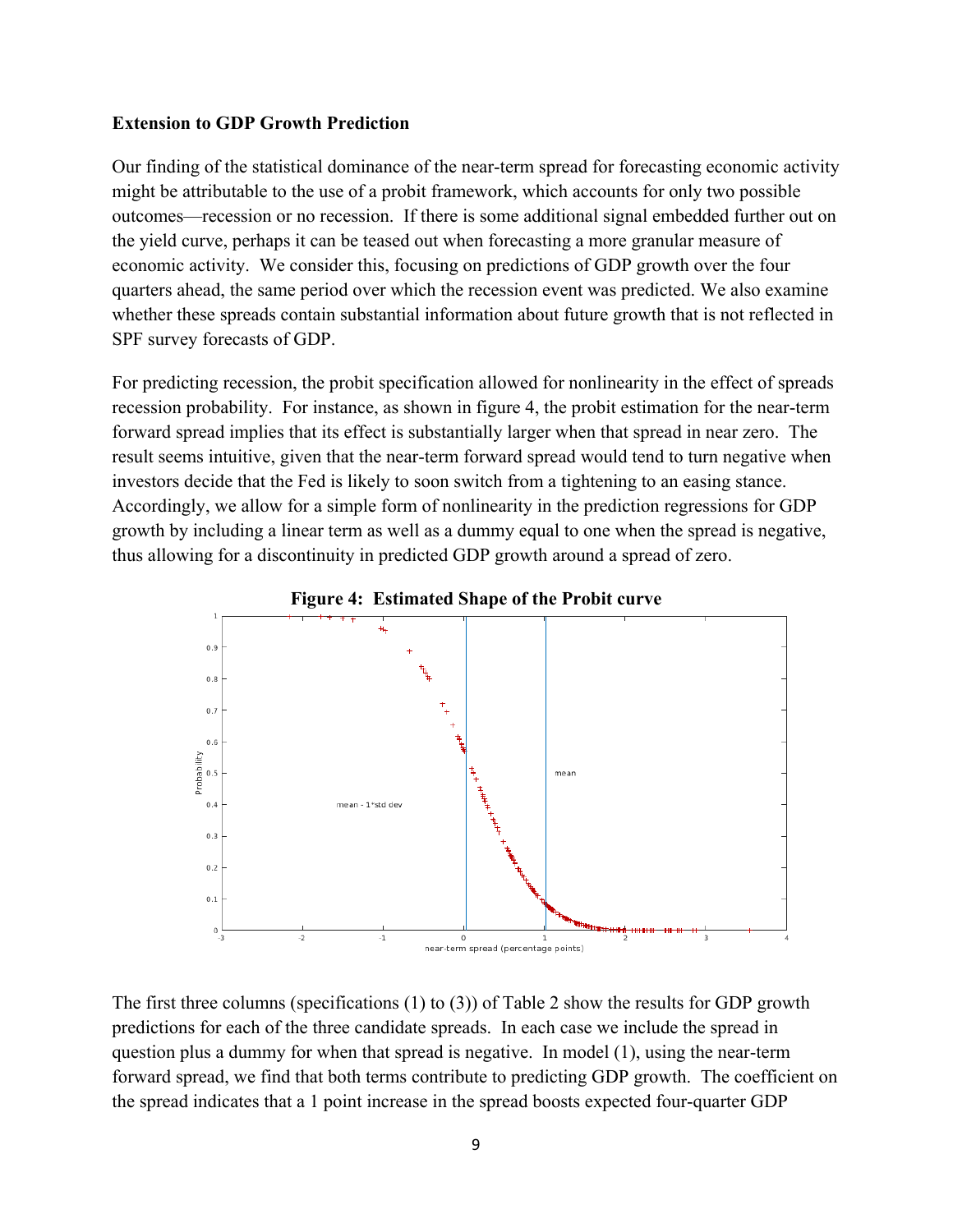growth by 0.69 percentage points. In addition, the coefficient on the dummy indicates that seeing a negative spread lowers expected growth by more than 2 percentage points. The adjusted R-squared indicates that this simple model explains 39 percent of the variation in realized GDP growth.

| <b>Explanatory variables</b> | 1       | $\overline{2}$ | 3       | 4       | 5       | 6      | 7       |
|------------------------------|---------|----------------|---------|---------|---------|--------|---------|
| Near-term forward spread     |         |                |         |         |         |        |         |
| level                        | 0.69    |                |         | 0.80    | 1.28    |        | 0.31    |
|                              | (0.08)  |                |         | (0.09)  | (0.10)  |        | (0.47)  |
| inversion dummy              | $-2.10$ |                |         | $-2.03$ | $-1.89$ |        | $-2.30$ |
|                              | (0.05)  |                |         | (0.05)  | (0.09)  |        | (0.03)  |
| 10y/2y yield spread          |         |                |         |         |         |        |         |
| level                        |         | 0.07           |         | $-0.56$ |         |        |         |
|                              |         | (0.85)         |         | (0.29)  |         |        |         |
| inversion dummy              |         | $-2.61$        |         | $-1.05$ |         |        |         |
|                              |         | (0.01)         |         | (0.29)  |         |        |         |
| 10y/1q yield spread          |         |                |         |         |         |        |         |
| level                        |         |                | 0.40    |         | $-0.59$ |        |         |
|                              |         |                | (0.22)  |         | (0.31)  |        |         |
| inversion dummy              |         |                | $-2.36$ |         | $-0.73$ |        |         |
|                              |         |                | (0.05)  |         | (0.53)  |        |         |
| Survey expected GDP growth   |         |                |         |         |         | 1.04   | 0.66    |
|                              |         |                |         |         |         | (0.01) | (0.08)  |
| <b>RMSE</b>                  | 1.75    | 2.04           | 1.91    | 1.70    | 1.71    | 1.95   | 1.63    |
| adjusted R-squared           | 0.39    | 0.17           | 0.27    | 0.41    | 0.41    | 0.25   | 0.47    |

**Table 2: Near-term Spread vs Far-term Spreads for Forecasting GDP Growth** 

Notes. Data are quarterly 1972:Q1-2018:Q4 excluding the ZLB period (2009:Q1-2015:Q4). Results are for OLS regressions in which the dependent variable is real GDP growth over the subsequent four quarters, in percent. Bootstrapped significance level (under null hypothesis of no predictability) for the coefficients are reported in parentheses . The standard deviation of the dependent variable is 2.27 percent.

In comparison, using the 10-year/2-year spread in the analogous specification in column (2) explains only 17 percent of the variation in realized GDP growth. Here, only the dummy, with a coefficient of -2.6, contributes to the explanatory power. The explanatory power of the 10 year/1-quarter spread, specification (3), falls in between the first two regressions, with an Rsquared of 27. The coefficient estimate on the linear term is 0.4 but is not statistically significant at conventional levels. In columns (4) and (5), we test whether knowledge of either long-term spread contributes to the GDP growth predication when the model also includes the near-term forward spread (and its indicator). When the 10-year/2-year is included in (4), neither the linear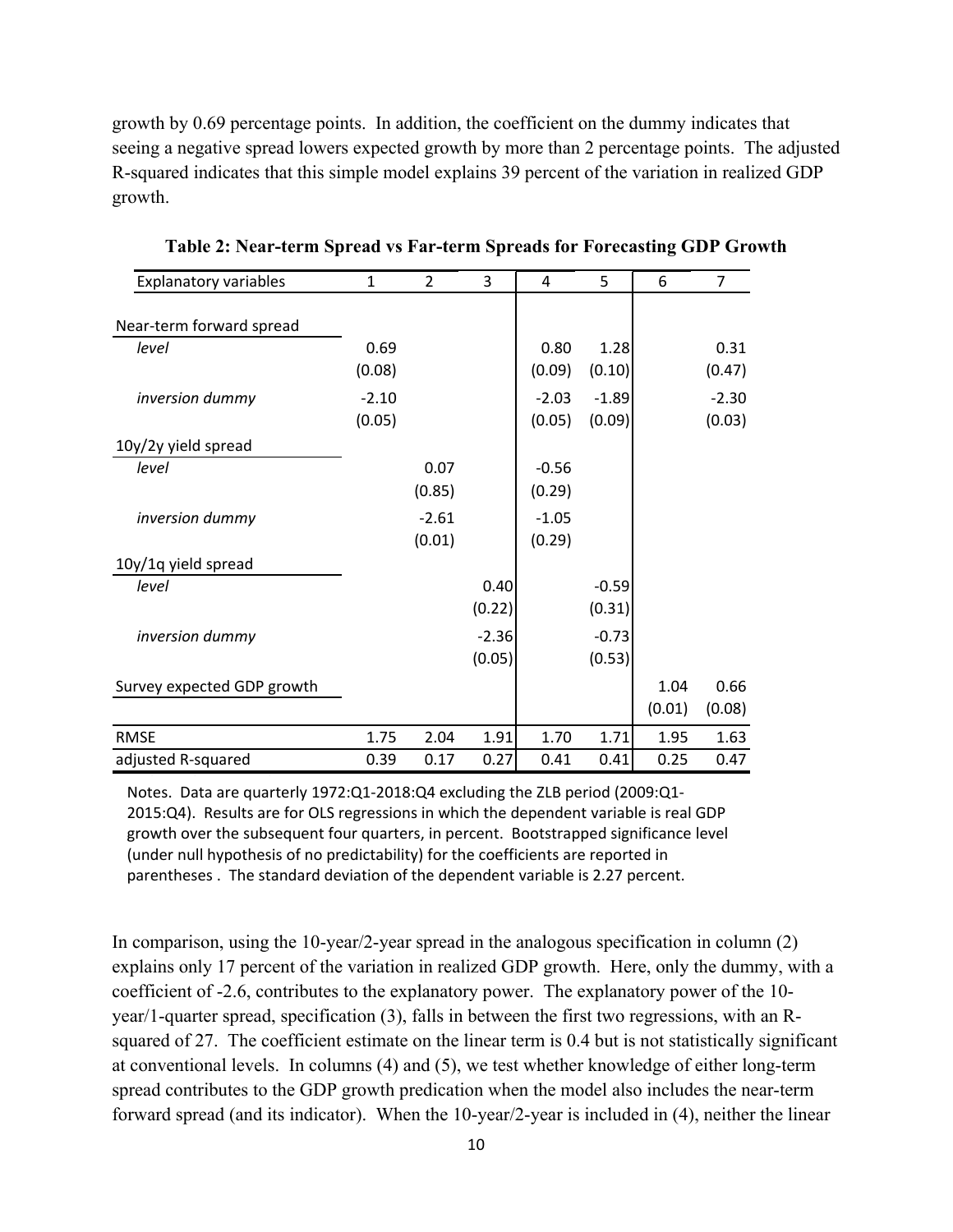nor indicator terms are significant, whereas coefficients on the near-term spread variables are largely unaffected, and the adjusted R-squared increases only marginally from 39 percent to 41 percent. A similar result occurs when adding the 10-year/1-quarter spread. We again conclude that virtually all of the useful information for prediction is contained in the near-term term structure.

A final consideration on the information value of the near-term spread for predicting GDP growth is whether it reflects information different from the consensus survey forecasts of GDP growth.13 Specification (6) shows the result from simply regressing four-quarter GDP growth on the consensus forecast for four-quarter GDP growth, using survey data collected toward the end of the first month of the first of the four quarters. (As with the recession probits, this gives a one-month informational advantage to SPF forecasters relative to the bond market.) As shown, the coefficient on the survey forecast is 1.04, close to unity and thus statistically unbiased and consistent with the traditional definition of forecast rationality. But the R-squared is only 26 percent, notably below the 39 for the near-term forward spread and its inversion indicator. The final specification, column (7), includes the forward spread and its inversion indicator together with the survey forecast. Here, both the inversion indicator and the survey forecast are statistically significant, though the latter with a p-value of only 8 percent. Nonetheless, the adjusted R-squared of 47 percent implies that economist forecasts contribute materially to the multivariate forecast.

In light of the strong predictive power of the near-term forward spread for economic outcomes, even relative to survey forecasts, our findings raise the question: Does this spread measure have power for predicting stock returns? And is there a beneficial portfolio strategy that would involve occasionally shifting out of equities and into cash, contingent on the near-term spread? Give that the onset of recession is generally preceded or accompanied by a substantial stock price decline, this seems a reasonable possibility; however, one might expect that much of the information driving movements in the yield curve would already be reflected in equity prices. Indeed, long-term spreads frequently have appeared in the set of conditioning variables used in the predictability literature and without much success.

# **Implications for Stock Market Predictability and Market Timing**

In table 3, we examine the question of aggregate stock return predictability, by regressing annual (four-quarter) excess stock returns on interest spreads (each again measured as an average of the daily values over the quarter preceding the annual return period), the same periodicity of the tests for economic predictions. Of course, given the results for economic predictions, the near-term forward spread would seem to have the best shot at predicting returns. The first regression shows the results from predicting excess returns with both the level of the forward spread and the

 <sup>13</sup> Rudebusch and Williams (2009) also touch upon this issue, but only with the limited goal of testing for "rationality" of survey forecasts, that is, whether the (10-year/3-month) term spread they use has any ability to predict GDP forecast errors. Indeed, they document some evidence against that null.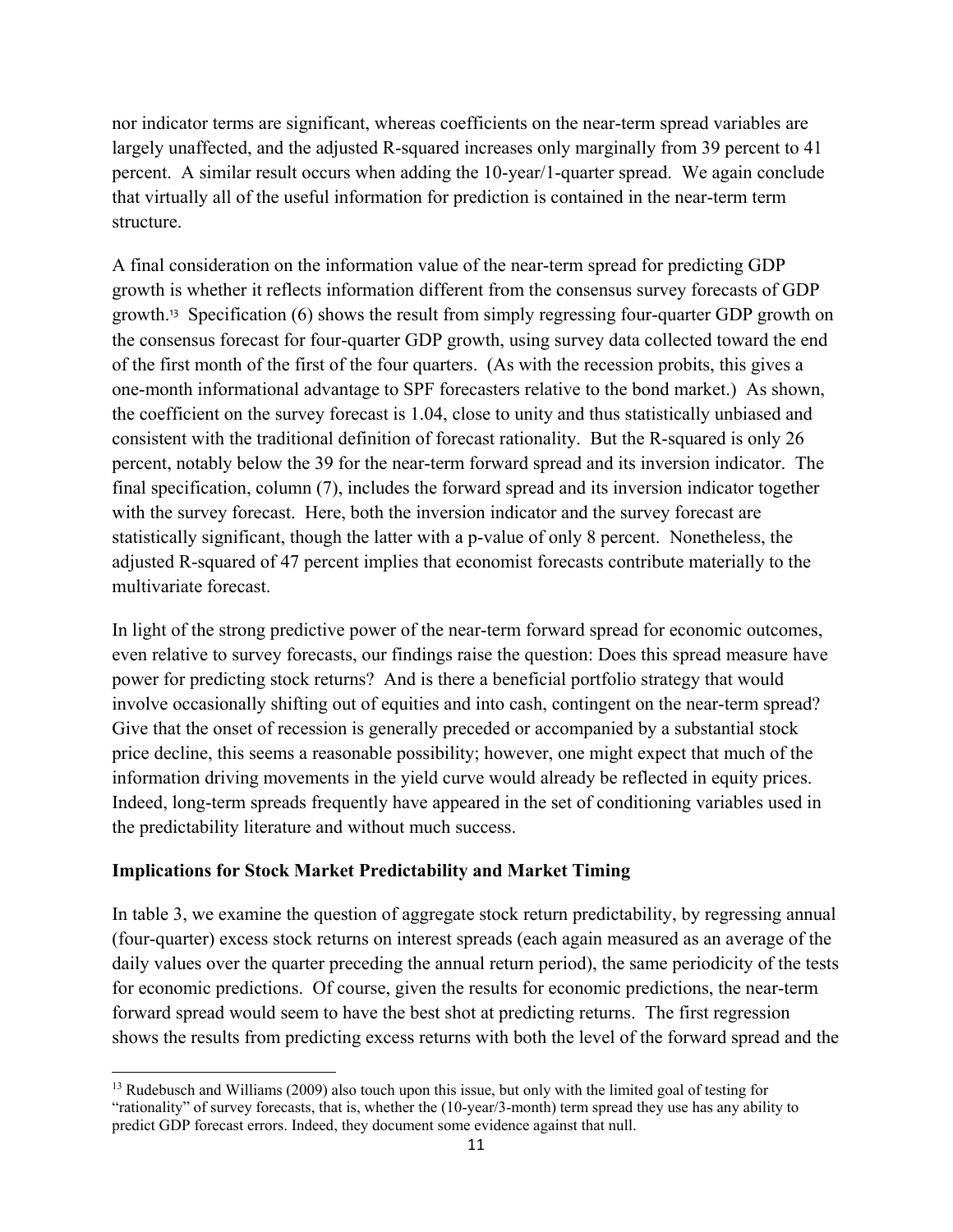inversion dummy. The coefficient on the spread level is insignificant, but the dummy is highly significant with a coefficient of -22, and the adjusted R-squared is 0.16. Indeed, this inversion dummy exhibits impressive predictive power relative to other explanatory variables considered in the literature; the result implies a 22 percent lower average excess return when inverted, a very meaningful effect.

| <b>Explanatory variables</b> | $\mathbf{1}$ | $\overline{2}$ | 3       | 4       | 5       | 6                 |
|------------------------------|--------------|----------------|---------|---------|---------|-------------------|
|                              |              |                |         |         |         |                   |
| Near-term forward spread     |              |                |         |         |         |                   |
| level                        | $-1.53$      |                |         |         | $-1.78$ |                   |
|                              | (0.59)       |                |         |         | (0.53)  |                   |
| inversion dummy              | $-22.69$     |                |         |         |         | $-27.35 -23.59$   |
|                              | (0.01)       |                |         |         |         | $(0.01)$ $(0.01)$ |
| 10y/2y yield spread          |              |                |         |         |         |                   |
| level                        |              | 1.03           |         |         |         |                   |
|                              |              | (0.73)         |         |         |         |                   |
| inversion dummy              |              | $-5.40$        |         |         |         |                   |
|                              |              | (0.40)         |         |         |         |                   |
| 10y/1q yield spread          |              |                |         |         |         |                   |
| level                        |              |                | 1.76    |         |         |                   |
|                              |              |                | (0.43)  |         |         |                   |
| inversion dummy              |              |                | $-7.18$ |         |         |                   |
|                              |              |                | (0.40)  |         |         |                   |
| Short rate                   |              |                |         | $-1.85$ | $-1.31$ | $-1.36$           |
|                              |              |                |         | (0.15)  | (0.29)  | (0.26)            |
| Earnings yield               |              |                |         | 2.69    | 3.28    | 3.28              |
|                              |              |                |         | (0.05)  | (0.02)  | (0.02)            |
| <b>RMSE</b>                  | 16.22        | 17.70          | 17.35   | 17.22   | 14.90   | 14.96             |
| adjusted R-squared           | 0.16         | 0.00           | 0.04    | 0.05    | 0.28    | 0.28              |

**Table 3: Near-term Spread vs Far-term Spreads for Forecasting Excess Equity Returns** 

Notes. Data are quarterly 1972:Q1‐2018:Q4, exclusing the ZLB period (2009:Q1‐2015:Q4). Results for OLS regressions in which dependent variable is excess equity returnover the subsequent four quarters, in percent. Bootstrapped significance level (under null hypothesis of no predictability) for the coefficients are reported in parentheses. Standard deviation of the dependent variable is 17.96 percent.

As shown in column (2), neither the level of the 10-year/2-year yield spread nor its inversion dummy has any predictive power. Column (3) suggests some joint predictive power from the level and inversion indicator of the 10-year/1-quarter yield spread, but the adjusted R-squared of 0.04 is small relative to the near-term spread regression. Not surprisingly, adding either long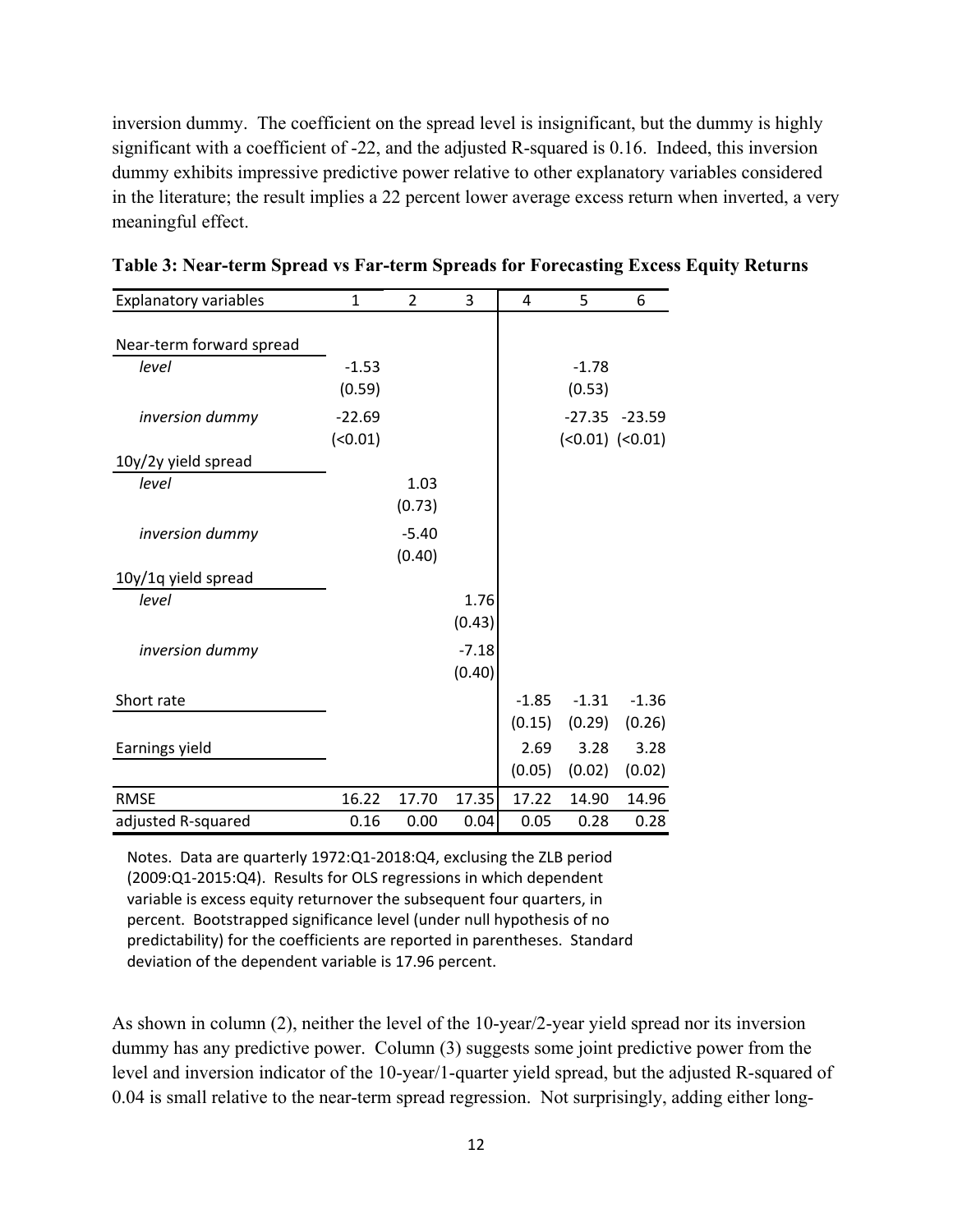term spread measure to a regression with the near-term spread (not shown) does not boost the overall predictive power relative to model (1).

To make a connection with the broader return predictability literature, in column (4) we show results for more conventional predictors from that literature—the short interest rate and the earnings yield for the S&P 500 index (inverse of price-earnings ratio), each measured at quarterend preceding the four-quarter prediction period. The earnings yield is fairly strongly significant and the adjusted R-squared from this regression is 0.05. In column (5) we add the near-term spread measures to the regression, and find that the inversion dummy coefficient is even larger and again highly significant. The earnings yield is also significant, with a positive coefficient, and the adjusted R-squared rises to 0.28, clearly at the high end of explanatory power found in such regressions. Finally, since the spread level and reversion indicator are presumably highly correlated, in column (6) we drop the level, which is not significant, to get a cleaner measure of the inversion dummy effect, which here gets a coefficient estimate of about -23.

Results of the return prediction tests point to a simple candidate portfolio strategy that might well dominate holding a portfolio with a constant exposure to the equity market. In particular, it suggests that a dominating strategy in any given quarter would involve being fully invested in equities if and only if the near-term spread was positive in each of the preceding four quarters. Otherwise, keep the portfolio invested in the riskless asset (Treasury bills).<sup>14</sup> Table 4 shows a comparison of portfolio performance statistics between always holding the equity market (row 1) versus a strategy of being out of equities if the spread has been inverted during any of the preceding four quarters (row 2). Rows 3 and 4 show the analogous strategies based on the inversion of the two long-term spreads.

Before examining the statistics, it is interesting to get a broad view of how these strategies would have performed cumulatively since 1972. Figure 5 shows the cumulative log returns to the market timing strategies versus the benchmark of simply holding the equity market. Each line plots the cumulative return, while the asterisks indicate quarters when the strategy keeps investors out of the market. As can be seen, for each spread inversion strategy, there are only five extended, and not surprisingly partially overlapping episodes when investors would have been out of the market. Most notably, while the near-term forward spread strategy emerges with only a slight advantage before 1990, after then, the strategy appears to outperform around the subsequent three recessions, racking up significant cumulative gains relative to the next best strategy.

 $14$  In this setting, it would be easy to data mine and tweak the rule; thus, we first tried and stuck with this rule because it followed most naturally from our 4-quarter recession prediction framework.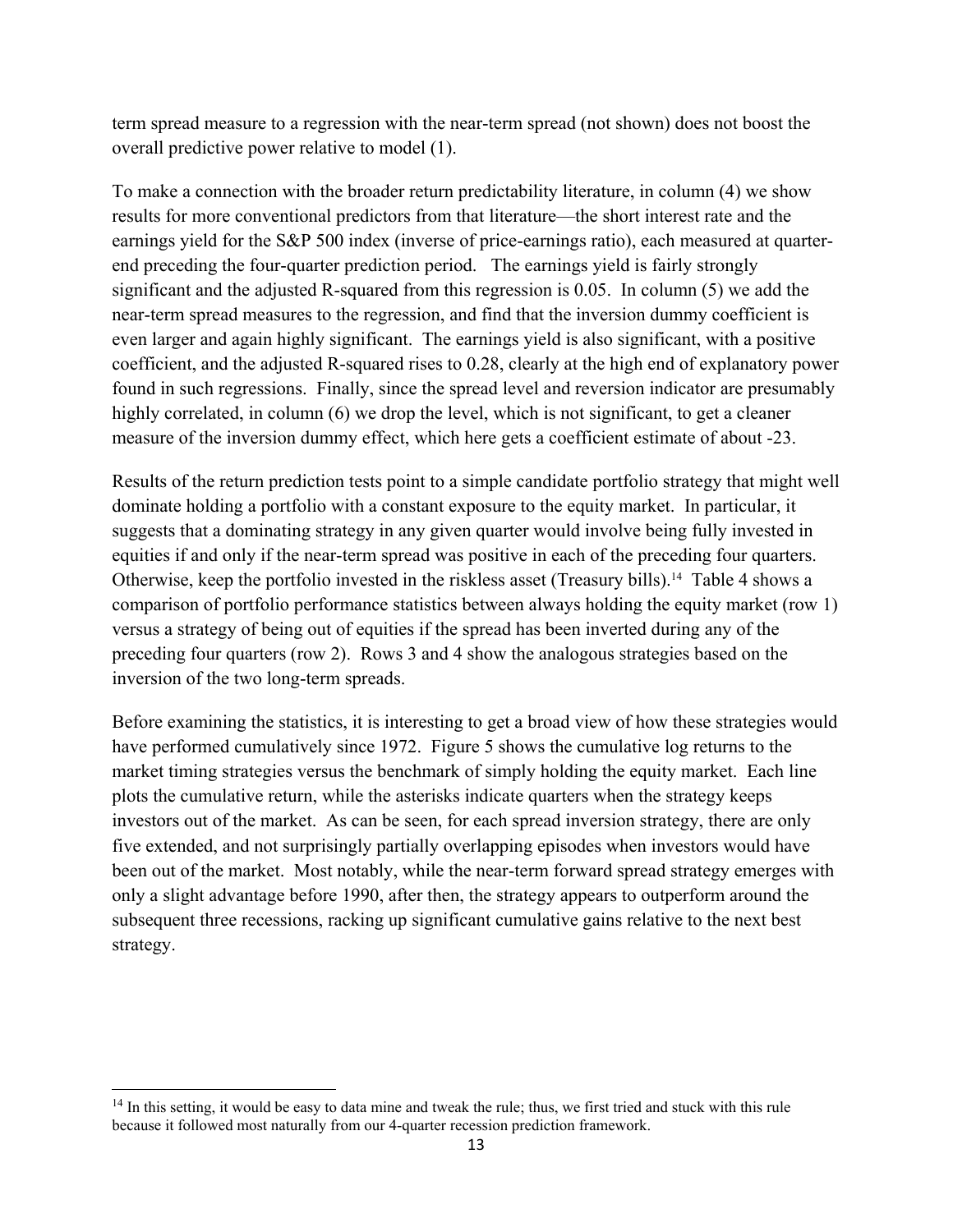| Strategy                | percent<br>"in" | mean           | std               | Sharpe         | 5th pct            | 95th pct        | max<br>drawdown     |
|-------------------------|-----------------|----------------|-------------------|----------------|--------------------|-----------------|---------------------|
| Market                  | 100             | 1.58<br>(0.52) | 8.60<br>(0.73)    | 0.18<br>(0.07) | $-14.52$<br>(1.83) | 15.09<br>(1.35) | $-46.33$<br>(5.61)  |
| Near-term foward spread | 77              | 2.13<br>(0.41) | $6.65*$<br>(0.60) | 0.32<br>(0.06) | $-9.04*$<br>(1.85) | 14.74<br>(1.56) | $-27.85*$<br>(5.44) |
| 10y/2y yield spread     | 77              | 1.58<br>(0.46) | 7.06<br>(0.72)    | 0.22<br>(0.07) | $-10.53$<br>(1.99) | 14.41<br>(1.74) | $-39.69$<br>(10.46) |
| 10y/1q yield spread     | 82              | 1.74<br>(0.44) | 7.26<br>(0.66)    | 0.24<br>(0.07) | $-11.05$<br>(1.99) | 14.74<br>(1.62) | $-39.56$<br>(9.71)  |

#### **Table 4: Performance of Market Timing Strategies**

Notes. Data are quarterly 1972:Q1‐2018:Q4. Excess return statistics are reported in units of percent per quarter, except for "max drawdown," which reports the minimum observed percentage return over any four‐ quarter period. The row labeled "Market" refers to the strategy of always holding the market portfolio. Results for "Near‐term forward spread" refers to holding the risk free asset if the near term forward spread has inverted in the current or any of the prior three quarters, and holding the market portfolio otherwise. Results for the other portfoios are defined similarly. The column "percent in" reports the fraction quarters during the sample for which the strategy was fully invested in the market portfolio. Boostrapped standard errors are shown in parentheses. Asterisks denote that the statistic differs from the corresponding statistic for the market portfoio at the 5 percent significance level.

#### **Figure 5: Cumulative Log Returns to Market Timing Strategies**



Notes. Data are quarterly 1972:Q1-2018:Q4. Cumulative log (base 10) returns are showns for various portfolio strategies. Asterisks for each line denote periods during which the portfolio strategy is invested in the risk free rate. At all other times, the strategies are invested in the market portfolio.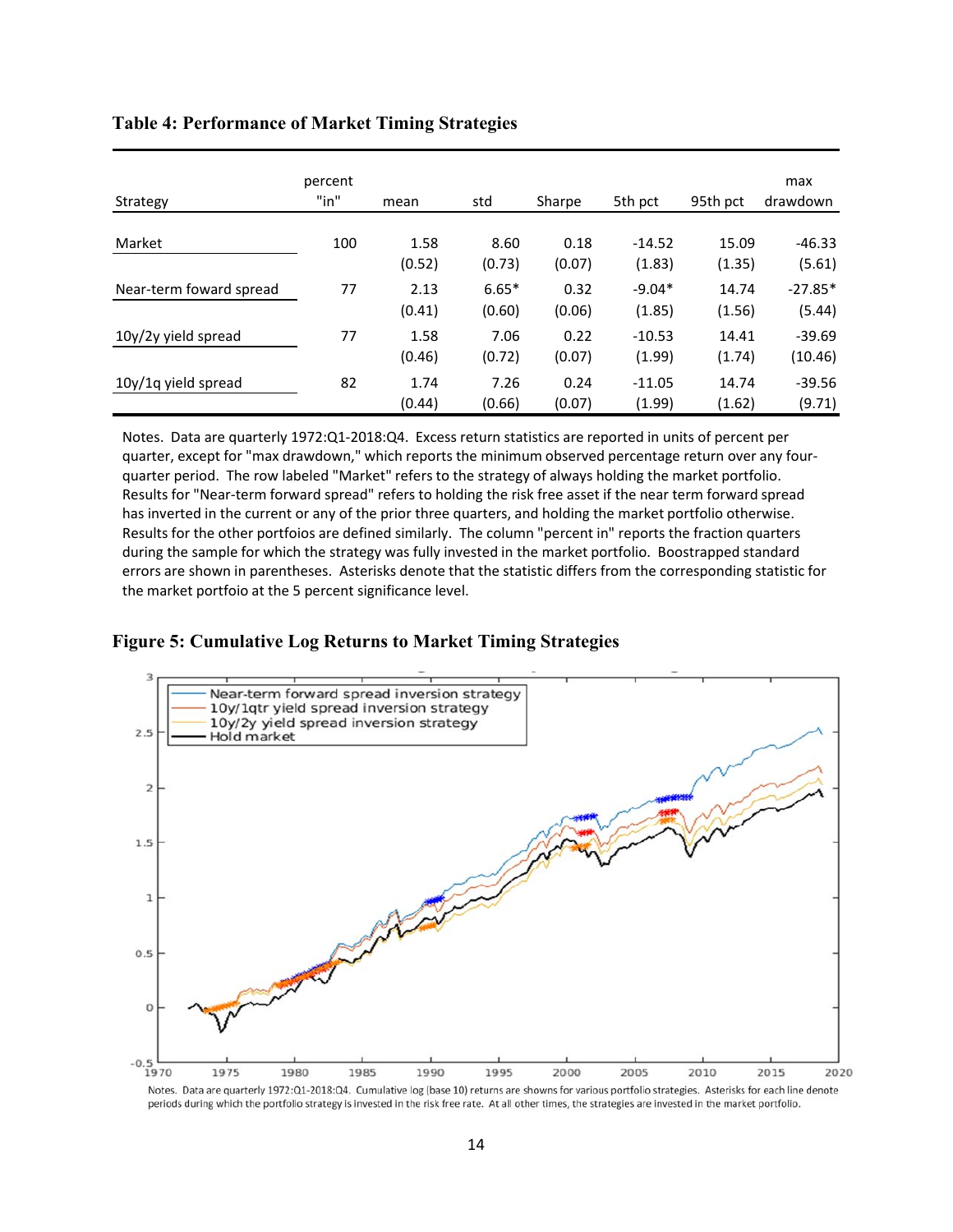As shown in the first column, second row of Table 4, using the market-timing strategy based on the near-term spread results in being in equities on 77 percent of the time. Using this strategy based on near-term forward spread produces a mean quarterly return of 2.13%, which is 0.55% higher than the always-in strategy, or 2.2% at an annual rate. While perhaps material over the long run, the difference is not statistically significant relative to the high volatility of quarterly returns. On the other hand, the strategy based on forward spread inversion also results in less volatile returns, a return standard deviation of 6.65% as compared to 8.6% for always-in, a difference which is significant at the 5 percent level. Putting these results together, this strategy had a sharp ratio of 0.32 (per quarter), nearly double the 0.18 for always-in, though the gain is not statistically distinct from zero. A related benefit of the timing strategy is a trimming of the lower tail: Its  $5<sup>th</sup>$  percentile return is -9.04% compared to -14.52% for the benchmark. Similarly, the maximum four-quarter drawdown is about -27% versus -46%. Both of the latter two results are significant at the 5 percent level.

Turning to the results from strategies based on the other (long-term) spreads, it is notable that the 10-year/2-year spread strategy has the investor out of the market for the same percentage of time as the near-term forward spread, but with little of the benefit to mean returns. On the other hand, volatility shown in the third row falls in between that for the benchmark and that for the forward spread, but the improvement relative to benchmark is not statistically significant. A similar benefit also shows up, at least qualitatively, for the lower tail of returns. Lastly, the strategy based on the 10-year/1-quarter inversion has investors out of the market for a lower percentage of the quarters and produces only modest and statistically insignificant benefits for mean returns and risk.

One final (academic) point to note regarding return predictability results is the difficulty of squaring the "expected returns" implied by our regression with conventional rational asset pricing theory, that is, a world where higher conditional expected returns represent compensation for higher risk. Rather, the risk factor in our regression—the inversion dummy—appears to be a precursor of both higher risk and lower returns. Such a finding is not necessarily novel. For instance, many authors have found an insignificant or negative relationship between expected equity market returns and the conditional volatility of returns (see Glosten, Jagannathan and Runkle, 1993).In our case too, one would be hard-pressed to concoct an elegant narrative to support a rational risk pricing story. Instead, one might argue that the lower returns presaged by yield curve inversion were not truly expected, which seems plausible given the fairly small sample of episodes driving our statistical results.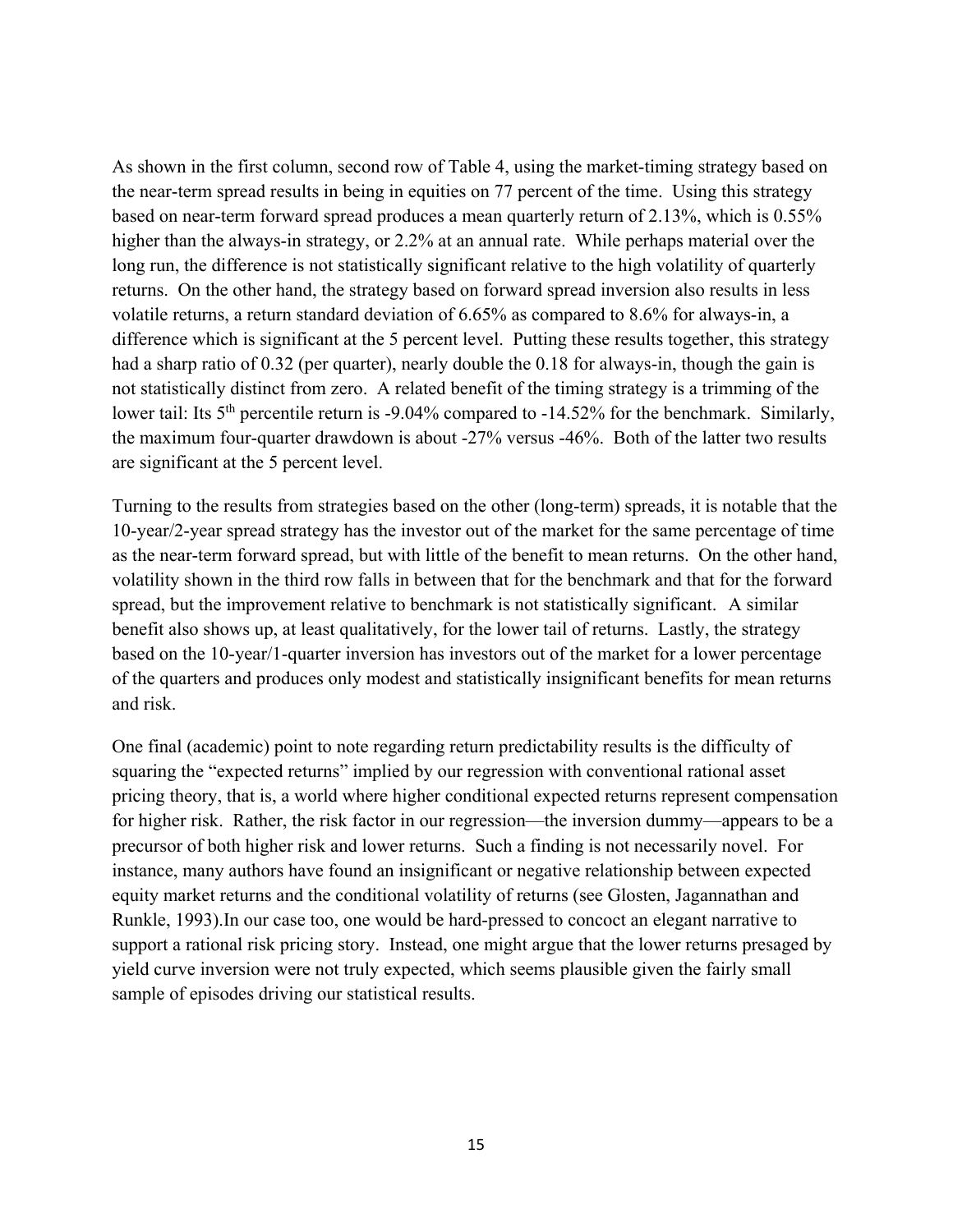## **Conclusion**

In this paper we have documented that the near term forward spread subsumes essentially all of the information in other popular measures of term spreads when it comes to forecasting recessions and GDP growth, at least on an in-sample basis. We argued that this superior performance reflects that the near term forward spread is simply a cleaner measure of the expectations of market participants – a less distorted mirror. Moreover, the near term forward spread adds meaningfully to the accuracy of survey-based economic forecasts of real activity, particularly when using a more granular measure of activity such as GDP growth. Somewhat surprisingly, the near term forward spread also has significant information for predicting equity returns.

The strength and consistency of our findings may tempt one to treat these statistical relationships as a reliable guide for the future. But it is worth contemplating the assumptions required to extrapolate from our findings. First, it does seem reasonable to extrapolate from the narrow lesson in this exercise: Once we observe the near-term forward spread or a similar measure of the expected near-term trajectory for short-term interest rates, looking to the 10-year/2-year or other long term spreads will reveal little or no additional information about expectations for monetary policy or an economic slowdown in the year ahead.

Extrapolation may be more dicey, however, when considering the precision of the relationship between expectations for monetary policy easing and the likelihood of future recessions. The strength of that statistical relationship during the past 45 years reflects the observation of only six actual recessions, coupled with the relative paucity of false signals in which expected policy easing by market participants did not precede a recession. The most prominent false positive during our sample came with the anticipated easing triggered by the spread of the Asian financial crises in 1998, which did not result in a recession in the U.S. It is not hard to imagine that similar scenarios could generate additional false positives in the future. The near-inversion of the near term forward spread at the end of 2018 seems to have been associated with market perceptions of significant risks to the global economic outlook, including the threat of escalating trade disputes. Whether those risks manifest in a recession remains to be seen.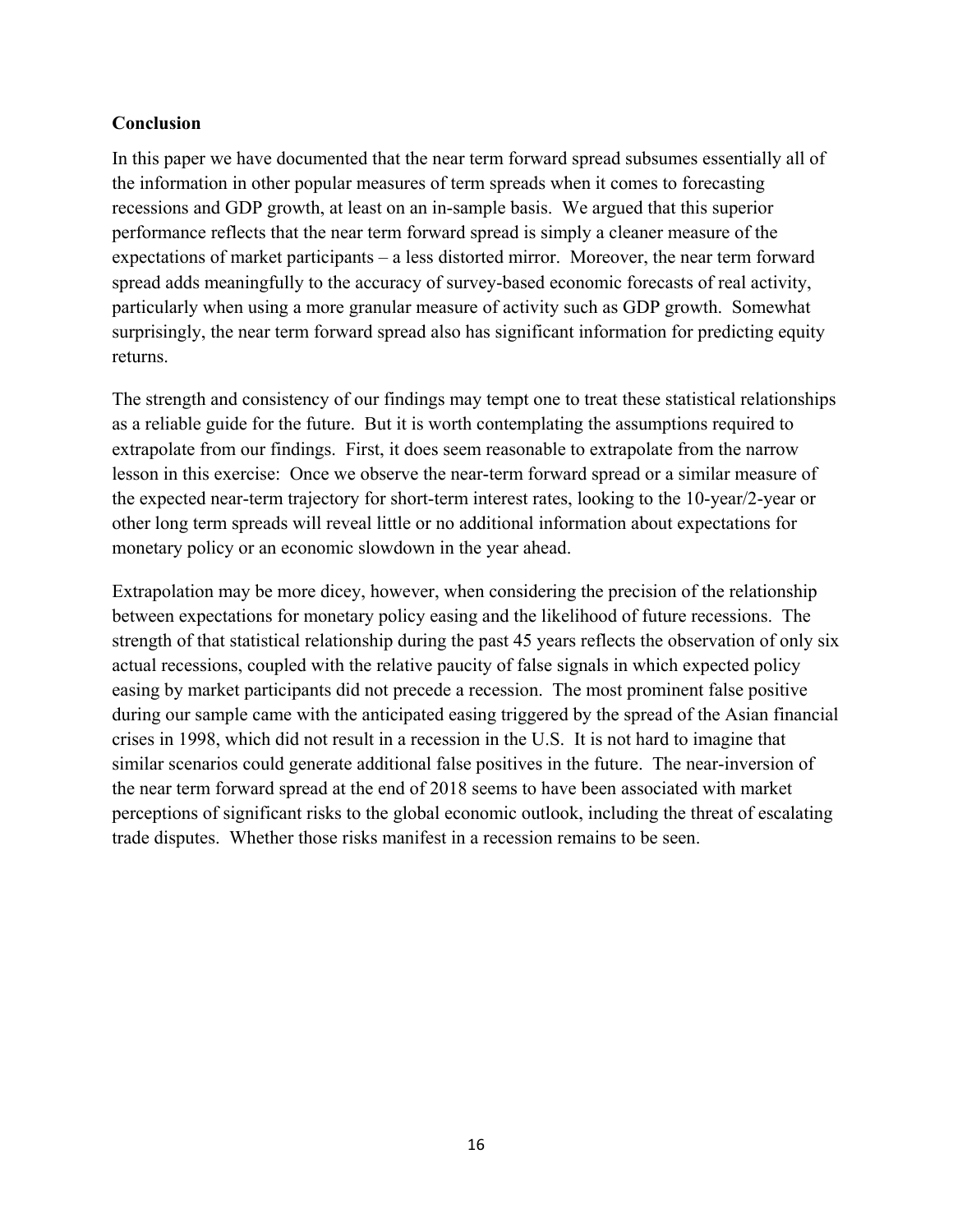# **References**

Bauer, Michael and Thomas M. Mertens (2018), "Economic Forecasts with the Yield Curve," FRBSF Economic Letter 2018-07 (San Francisco: Federal Reserve Bank of San Francisco, March 5)

Benzoni, L., O. Chyruk and D. Kelley (2018), "Why Does the Yield-Curve Slope Predict Recessions?" Federal Reserve Bank of Chicago Working Paper 2018-15.

Estrella, Arturo and F. S. Mishkin (1998), "Predicting U.S. Recessions: Financial Variables as Leading Indicators," Review of Economics and Statistics 80(1), pp. 45-61.

Gilchrist, Simon and Egon Zakrajsek (2012), "Credit Spreads and Business Cycle Fluctuations," American Economic Review, vol. 102 (June), pp. 1692–720.

Glosten, L.R., Jagannathan, R. and D.E. Runkle (1993), "On the Relationship Between the Expected Value and the Volatility of the Nominal Excess Return on Stocks," Journal of Finance, 48, pp.1779-1801.

Gurkaynak, Refet, Sack, Brian, and Jonathan Wright (2007), "The U.S. Treasury Yield Curve: 1961 to the Present," Journal of Monetary Economics, vol. 54(8), pp. 2291-2304.

Johansson, Peter and Andrew Meldrum (2018), "Predicting Recession Probabilities Using the Slope of the Yield Curve," FEDS Notes (Washington: Board of Governors of the Federal Reserve System, March 1).

Rudebusch, Glenn D., and John C. Williams. 2009. "Forecasting Recessions: The Puzzle of the Enduring Power of the Yield Curve." Journal of Business and Economic Statistics 27(4), pp. 492–503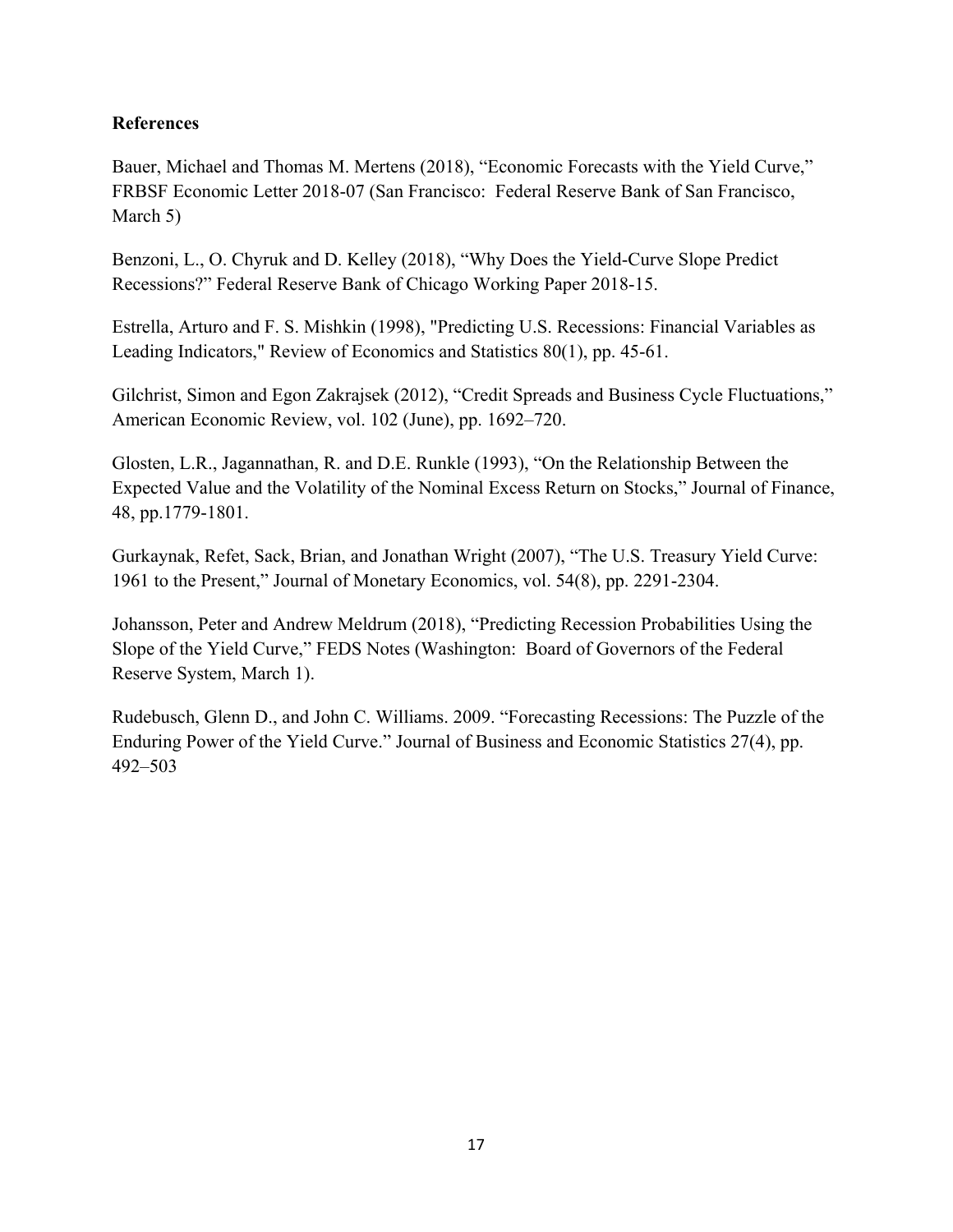## **Appendix A: replicating and updating the near-term forward spread**

Readers wishing to construct and update the near term forward spread for themselves can do so using the following procedure based on the methodology by Gurkaynak, Sack and Wright (2007, GSW henceforth), and data published by the Federal Reserve System.

1) Calculate the six quarter-ahead forward rate using the below formula from GSW, which specifies forward rates in terms of 6 parameters and the maturity of the forward date, *n*, in years:

$$
f_{t}(n,0) = \beta_{0} + \beta_{1} \exp(-n/\tau_{1}) + \beta_{2}(n/\tau_{1}) \exp(-n/\tau_{1}) + \beta_{3}(n/\tau_{2}) \exp(-n/\tau_{2})
$$

where  $f_{t}(n,0)$  is the forward rate and the coefficients that determine the forward rate in each time period are  $[\beta_0, \beta_1, \beta_2, \beta_3, \tau_1, \tau_2]$ . The GSW formulation defines the *instantaneous* forward rate whereas we use the six quarter ahead *three-month* forward rate, which is an average of instantaneous forward rates over the interval of maturities from 1.50 to 1.75 years. To easily approximate the measure used in this paper, we advise calculating the instantaneous forward rate for the maturity at the midpoint of that interval,  $n=1.625$  years. This yields a forward rate that only very rarely differs by more than one basis point from the forward rate used in this paper.<sup>15</sup> At the time of this writing, updates of daily values of the six parameters needed to calculate GSW forward rates are published by the Federal Reserve Board at the web address:

https://www.federalreserve.gov/econresdata/researchdata/feds200628.xls

2) Obtain the three-month Treasury bill rate. At the time of this writing, this series can be obtained from the FRED Economic Data webpage of the Federal Reserve Bank of St. Louis:

https://fred.stlouisfed.org/series/TB3MS

3) Calculate the near-term forward spread as the difference between the forward rate and the three month Treasury bill rate.

# **Appendix B: bootstrapping procedures**

The statistics that we report from the probit and linear regressions in Tables 1-3 use overlapping observations. For example, for the observation of the dependent variable representing "any recession in the period from 1980:Q1 through 1980:Q4," the adjacent observation for the dependent variable represents "any recession in the period from 1980:Q2 through 1981:Q1." The overlapping nature of the data effectively reduces the number of independent observations and creates artificial serial correlation in the dependent variable. While it is valid to use standard

<sup>&</sup>lt;sup>15</sup> In daily data from 1971-2018, the two measures differ by more than 1 basis point on only 0.13 percent of days.